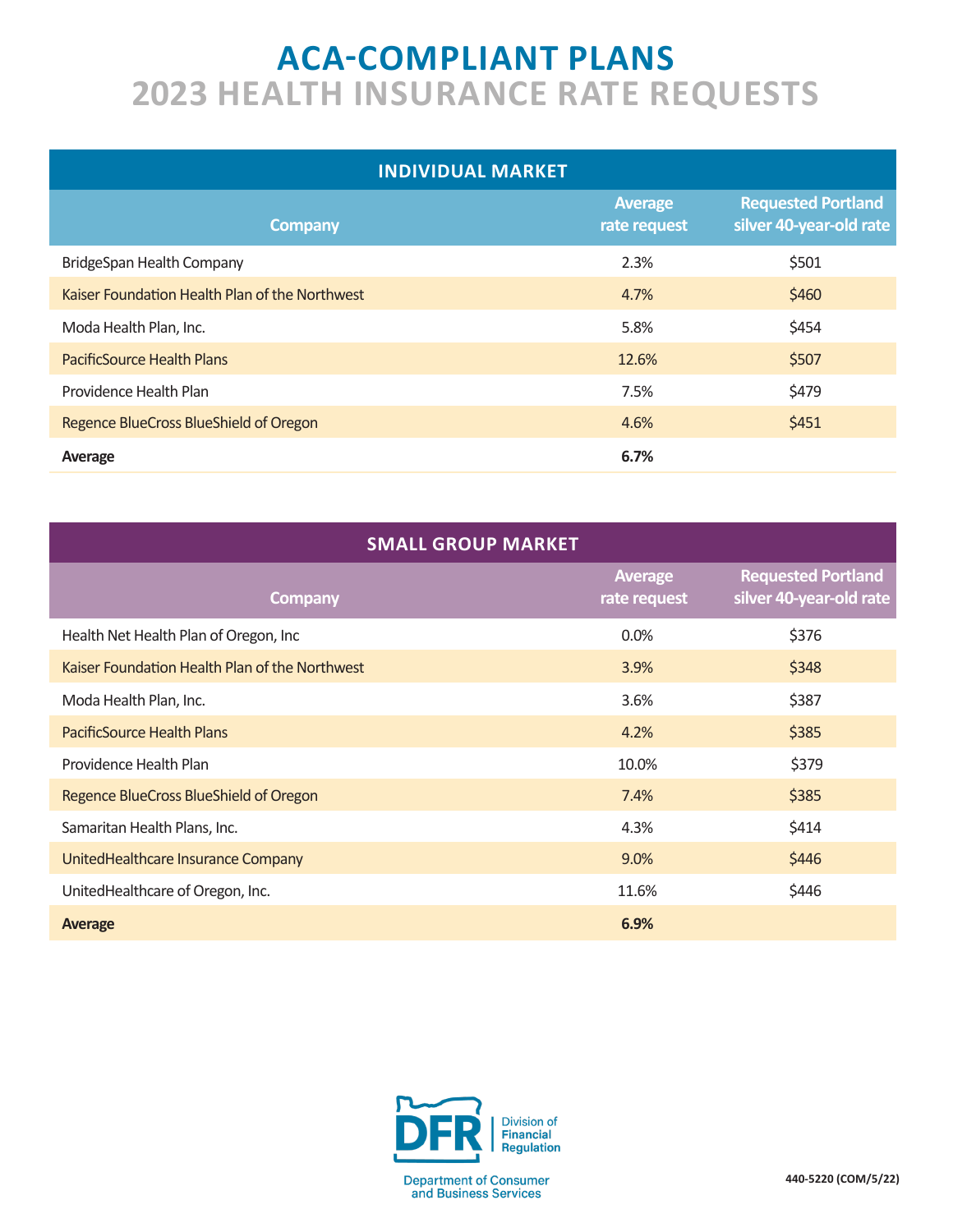## **PROPOSED 2023 INDIVIDUAL PLAN COVERAGE BY COUNTY**

| County            | BridgeSpan   | * Kaiser     | Moda         | PacificSource | Providence   | Regence      | <b>Total Carriers</b>   |
|-------------------|--------------|--------------|--------------|---------------|--------------|--------------|-------------------------|
| <b>BAKER</b>      | $\checkmark$ |              | $\checkmark$ | $\checkmark$  | $\checkmark$ | $\checkmark$ | $\overline{5}$          |
| <b>BENTON</b>     | $\checkmark$ | $\checkmark$ |              | $\checkmark$  | $\checkmark$ | $\checkmark$ | $\overline{5}$          |
| CLACKAMAS         | $\checkmark$ | $\checkmark$ | $\checkmark$ | $\checkmark$  | $\checkmark$ | $\checkmark$ | $\overline{6}$          |
| <b>CLATSOP</b>    | $\checkmark$ |              | $\checkmark$ | $\checkmark$  | $\checkmark$ | $\checkmark$ | $\overline{5}$          |
| COLUMBIA          | $\checkmark$ | $\checkmark$ | $\checkmark$ | $\checkmark$  | $\checkmark$ | $\checkmark$ | $6 \overline{6}$        |
| COOS              | $\checkmark$ |              | $\checkmark$ | $\checkmark$  | $\checkmark$ | $\checkmark$ | $\overline{5}$          |
| <b>CROOK</b>      | $\checkmark$ |              | $\checkmark$ | $\checkmark$  | $\checkmark$ | $\checkmark$ | $\overline{5}$          |
| <b>CURRY</b>      | $\checkmark$ |              | $\checkmark$ | $\checkmark$  | $\checkmark$ | $\checkmark$ | $\overline{5}$          |
| <b>DESCHUTES</b>  | $\checkmark$ |              |              | $\checkmark$  | $\checkmark$ | $\checkmark$ | $\overline{4}$          |
| <b>DOUGLAS</b>    | $\checkmark$ |              | $\checkmark$ | $\checkmark$  | $\checkmark$ | $\checkmark$ | $\overline{5}$          |
| <b>GILLIAM</b>    | $\checkmark$ |              | $\checkmark$ | $\checkmark$  | $\checkmark$ | $\checkmark$ | $\overline{\mathbf{5}}$ |
| <b>GRANT</b>      | $\checkmark$ |              | $\checkmark$ | $\checkmark$  | $\checkmark$ | $\checkmark$ | $\overline{5}$          |
| HARNEY            | $\checkmark$ |              | $\checkmark$ | $\checkmark$  | $\checkmark$ | $\checkmark$ | $\overline{5}$          |
| <b>HOOD RIVER</b> | $\checkmark$ | $\checkmark$ | $\checkmark$ | $\checkmark$  | $\checkmark$ | $\checkmark$ | $6 \overline{6}$        |
| <b>JACKSON</b>    | $\checkmark$ |              | $\checkmark$ | $\checkmark$  | $\checkmark$ | $\checkmark$ | $\overline{5}$          |
| <b>JEFFERSON</b>  | $\checkmark$ |              | $\checkmark$ | $\checkmark$  | $\checkmark$ | $\checkmark$ | $\overline{5}$          |
| <b>JOSEPHINE</b>  | $\checkmark$ |              | $\checkmark$ | $\checkmark$  | $\checkmark$ | $\checkmark$ | $\overline{\mathbf{5}}$ |
| <b>KLAMATH</b>    | $\checkmark$ |              | $\checkmark$ | $\checkmark$  | $\checkmark$ | $\checkmark$ | $\overline{5}$          |
| LAKE              | $\checkmark$ |              | $\checkmark$ | $\checkmark$  | $\checkmark$ | $\checkmark$ | $\overline{5}$          |
| LANE              | $\checkmark$ | $\checkmark$ | $\checkmark$ | $\checkmark$  | $\checkmark$ | $\checkmark$ | $6 \overline{6}$        |
| LINCOLN           | $\checkmark$ |              |              | $\checkmark$  | $\checkmark$ | $\checkmark$ | $\overline{4}$          |
| <b>LINN</b>       | $\checkmark$ | $\checkmark$ |              | $\checkmark$  | $\checkmark$ | $\checkmark$ | $\overline{5}$          |
| <b>MALHEUR</b>    | $\checkmark$ |              | $\checkmark$ | $\checkmark$  | $\checkmark$ | $\checkmark$ | $\overline{5}$          |
| <b>MARION</b>     | $\checkmark$ | $\checkmark$ | $\checkmark$ | $\checkmark$  | $\checkmark$ | $\checkmark$ | $6 \overline{6}$        |
| <b>MORROW</b>     | $\checkmark$ |              | $\checkmark$ | $\checkmark$  | $\checkmark$ | $\checkmark$ | $\overline{5}$          |
| <b>MULTNOMAH</b>  | $\checkmark$ | $\checkmark$ | $\checkmark$ | $\checkmark$  | $\checkmark$ | $\checkmark$ | $\overline{6}$          |
| <b>POLK</b>       | $\checkmark$ | $\checkmark$ | $\checkmark$ | $\checkmark$  | $\checkmark$ | $\checkmark$ | 6 <sup>1</sup>          |
| SHERMAN           | $\checkmark$ |              | $\checkmark$ | $\checkmark$  | $\checkmark$ | $\checkmark$ | $\overline{5}$          |
| TILLAMOOK         | $\checkmark$ |              | $\checkmark$ | $\checkmark$  | $\checkmark$ | $\checkmark$ | $\overline{5}$          |
| <b>UMATILLA</b>   | $\checkmark$ |              | $\checkmark$ | $\checkmark$  | $\checkmark$ | $\checkmark$ | $\overline{5}$          |
| <b>UNION</b>      | $\checkmark$ |              | $\checkmark$ | $\checkmark$  | $\checkmark$ | $\checkmark$ | $\overline{5}$          |
| WALLOWA           | $\checkmark$ |              | $\checkmark$ | $\checkmark$  | $\checkmark$ | $\checkmark$ | $\overline{5}$          |
| <b>WASCO</b>      | $\checkmark$ |              | $\checkmark$ | $\checkmark$  | $\checkmark$ | $\checkmark$ | $\overline{5}$          |
| <b>WASHINGTON</b> | $\checkmark$ | $\checkmark$ | $\checkmark$ | $\checkmark$  | $\checkmark$ | $\checkmark$ | 6 <sup>1</sup>          |
| WHEELER           | $\checkmark$ |              | $\checkmark$ | $\checkmark$  | $\checkmark$ | $\checkmark$ | 5 <sub>1</sub>          |
| YAMHILL           | $\checkmark$ | $\checkmark$ | $\checkmark$ | $\checkmark$  | $\checkmark$ | $\checkmark$ | 6                       |



\* Kaiser is offering partial service in Benton, Linn, and Hood River counties.